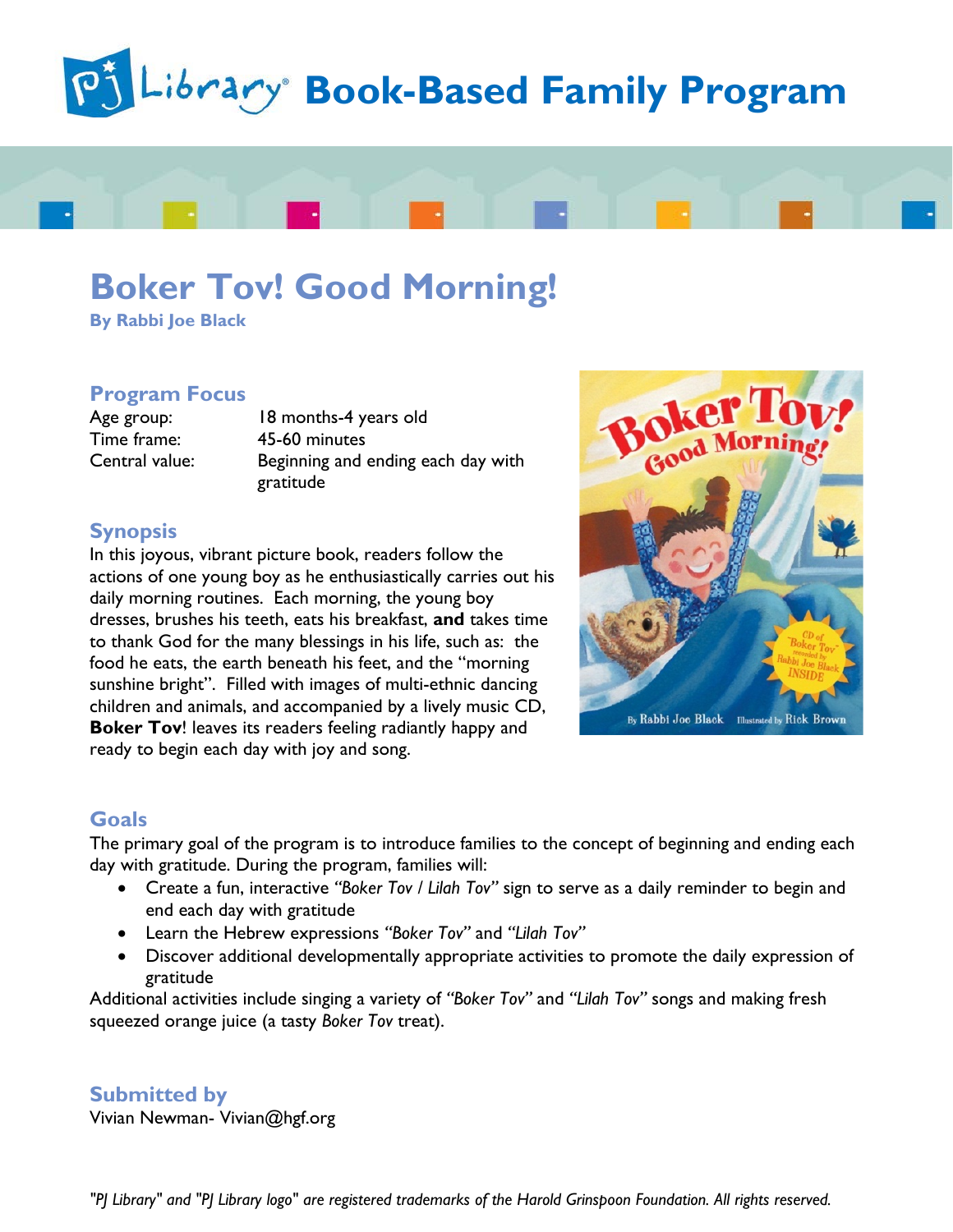# **Planin advance**

# **Prepare the Interactive Sign**

# **Materials Needed**

- Plastic Plates
- Velcro
- Scissors
- Stapler
- Sun, moon, Boker Tov, and Lila Tov cards
- Hole puncher
- Pipe cleaners

### **Directions**

- 1. Cut one plate in half.
- 2. Place the half plate on top of the whole plate.
- 3. Staple around the edges of the half plate, thereby creating a pocket. This pocket will hold the individual pieces or attachments to the sign.
- 4. Attach one piece of Velcro (teeth side up) to the top of the half plate.
- 5. Attach one piece of Velcro (teeth side up) to the top section of the full (whole) plate.
- 6. Attach matching pieces of Velcro (fuzzy side up) to the backs of the sun, moon, and Boker Tov and Lila Tov cards.
- 7. Place all pieces of sign (i.e. the sun, moon and Boker and Lila Tov cards) inside plate pocket.
- 8. Using a hole puncher, punch a hole into the top of the full size plate.
- 9. Insert a pipe cleaner through the hole; twist one end to secure it to the plate.

# **Set up Work Areas**

This project works best with 2 separate work stations. One station will be for watercolor painting, while the second station will be for the stringing of beads.

### **Materials: Bead Stringing Station**

- Bowls containing pony beads
- Prepared plates

### **Materials: Water Coloring Station**

- Watercolors (liquid, tubes, or watercolor pallets)
- Paint brushes
- Muffin trays/tins
- Pencil, pens for writing names
- Water
- Prepared plastic plates
- Newspaper or plastic bags or tablecloths for covering table
- Sheets of white paper, for those children who wish to continue painting, even after they have completed their Boker Tov and Lila Tov cards





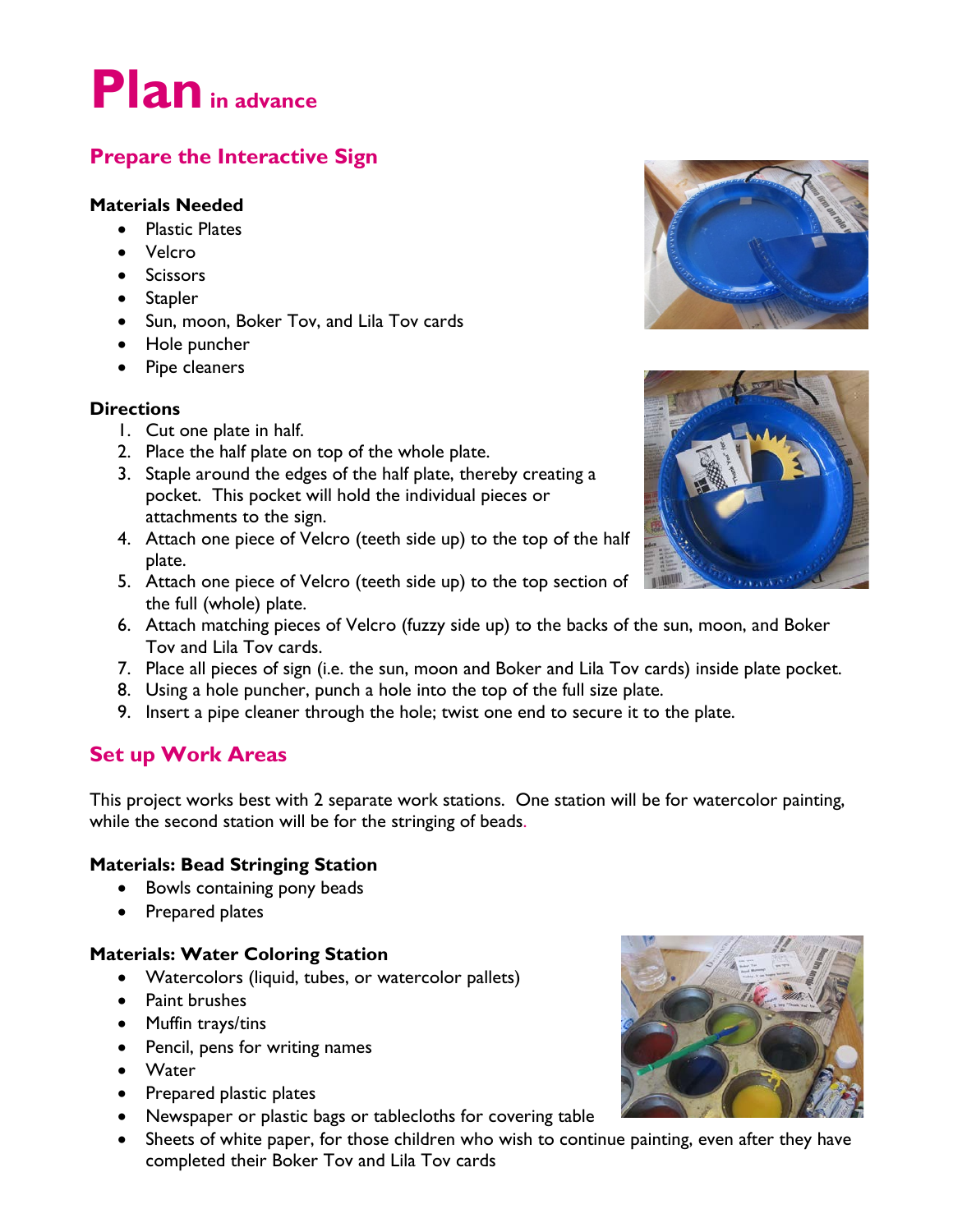#### **Preparation: Watercolors**

- If using **tube/liquid watercolors**, fill muffin compartments half full with water, squeeze 1- 2 drops of watercolor paints into the water. Fill 1-2 muffin compartments with water, but do not add color. These water-only compartments will be used for rinsing paint brushes.
- If using **water color pallets**, fill muffin compartments with water only. Pre-moisten the water color pallets so that children will be able to receive instant gratification the moment they begin painting.

# **Introduce with an activity**

# **Creating Boker Tov/Lila Tov Signs**

*Today we're going to read a book about some of the activities that one little boy*  likes to do every morning when he first wakes up. Every morning, the boy in our *book likes to jump out of bed, take off his "jammies", get dressed, eat breakfast, and dash off to school. This little boy also likes to say thank you. Every morning when he wakes up, he looks around and says thank you for all of the wonderful things which he sees–He says thank you for the sunshine, thank you for the yummy breakfast food, thank you for the earth, and even thank you for the hamster which he discovers in his classroom when he arrives at school.* 



*Right now, we're going to make a Boker Tov/ Lila Tov sign-a good morning and good night sign- which will remind us to start and end each day by saying thank you, just as the boy in our book does. When we sit down to read our book, I'll* 

*show you exactly how our signs work, but for right now, I'd like you to work on making and preparing some of the pieces for your sign.*

### **Painting Directions**

- 1. Distribute one sign/plate to each participant.
- 2. Participants remove Boker Tov and Lila Tov cards from the plate's pocket.
- 3. Using watercolors, children decorate each card (Blot with paper towels if cards become too drippy).
- 4. Be sure to jot children's names on the back of their card.
- 5. Once the children have completed painting their Boker Tov and Lila Tov cards (and extra paper), ask them to bring their plate to the bead stringing table.

### **Sign Handle Directions**

- 1. Children string beads onto the open end of the pipe cleaner.
- 2. After children have attached as many beads as they desire, parents tie or twist the open end of the pipe cleaner to the section of pipe cleaner which is already attached to the plate, thereby forming a loop or handle which will enable the sign to be hung on a door-knob, within easy reach of a child.

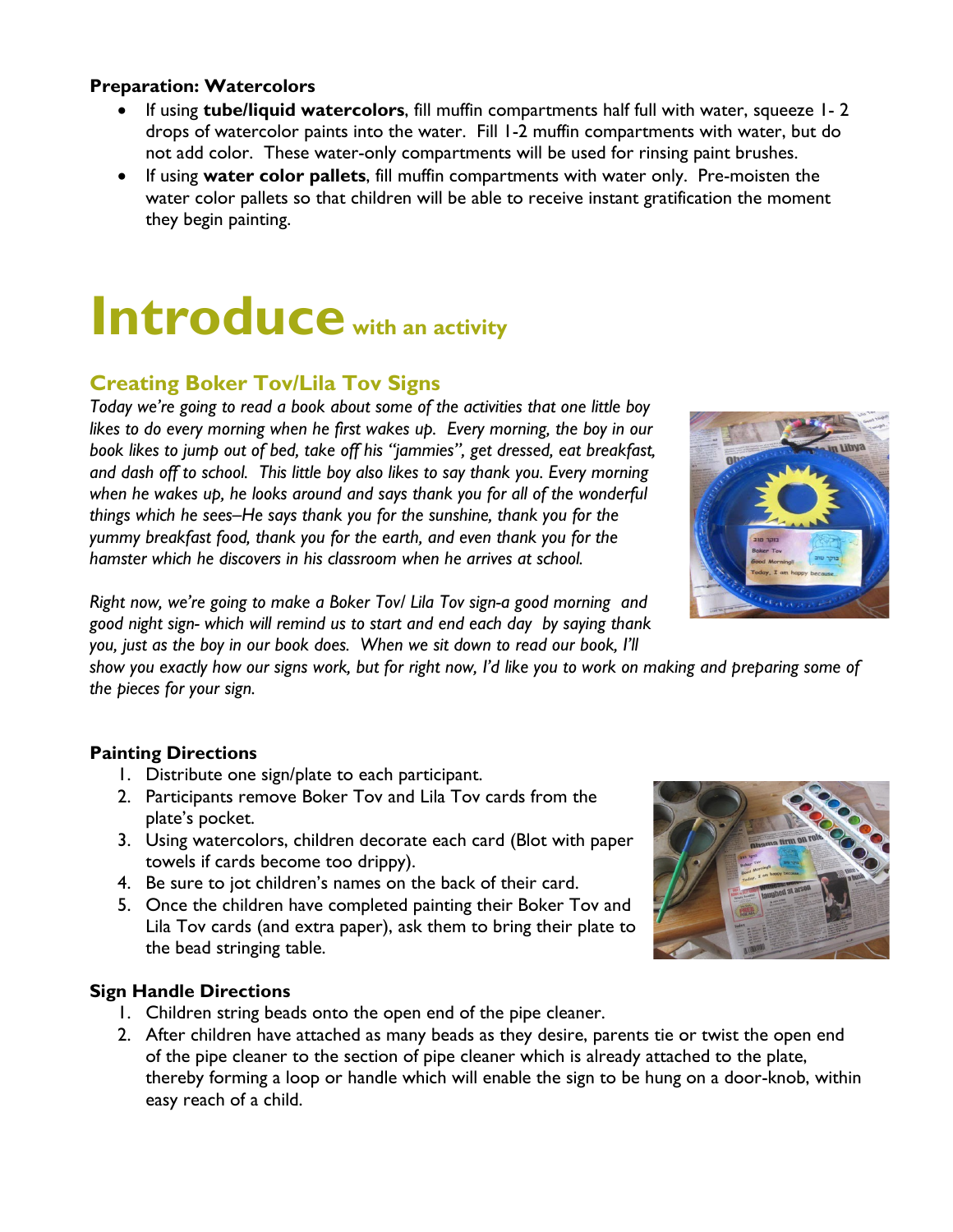# Read the story

# **Introduce the Story**

*Today, we're going to read the book, Boker Tov by Rabbi Joe Black, which shows what one little boy does when he first wakes up in the morning. Do you know how to say the word morning in Hebrew? (Boker-Can you say that word with me?)*

*What do you do when you wake up in the morning? (As children offer suggestions, ask the group to pantomime each action.)*

*What do you say when you wake up in the morning? (In our book, the boy likes to say "Boker Tov".)*

*Let's watch and listen and see what this boy does and says when he first wake up in the morning.*

*If possible, sing rather than read the book aloud.*

# **Encourage Participation**

- Ask children to describe what the dog is doing on several of the book's pages.
- On p. 11, ask the children to guess what the new surprise in the classroom is (the hamster).
- Ask children to join you in imitating some of the actions depicted on each page- Pretend to get dressed, wave hello/Boker Tov to the letter carrier, dance in the classroom, etc.

# **Closing Remarks**

*Wow, sometimes there's a lot to do in the morning. Every morning, the boy in our book gets dressed, eats breakfast, and says thank you. Let's see what he says thank you for (review p 8-10 –He says thank you for "the food he eats, for the earth beneath his feet and for the morning sunshine bright.")*

*Earlier today, you made a sign which you can take home and hang in your bedroom. This sign can help you remember to say thank you every morning, just as the boy in our book does. Every morning when you wake up, you can jump out of bed, run to your sign, reach your hand in the pocket and pull out the sun and the card that says –"Boker Tov. Good morning! Today, I am happy because…" [Demonstrate how to attach these items to the sign].* 

*Once you've arranged your sign, try to think of one thing which you feel happy about. I bet that every day, you'll think of something different to be happy about. One morning you might feel happy because the birds are singing. Another day you may be happy that the sun is shining, or you may be excited that you are going to have a play date with a friend, or that you are going to visit grandma.*

*At night, you can rearrange your sign again, just before you go to sleep. What shines in the sky at bedtime? That's right-the moon. So at bedtime, you can take down the sun and put up the moon. You'll also need to put up the Lila Tov card. The Lila Tov card asks you to think about one nice thing which happened during the day and say thank you for that person, place, or thing. So, for example, one night, you might say, "Thank you for the friends whom I played with today", or you might say "Thank you for the zoo that I visited today", or "Thank you for the sun which kept me warm all day long". What other types of thank you's might you say at the end of the day? I hope that you'll keep track of some of your morning and night time thank you's because I really want to hear about them the next time I see you.*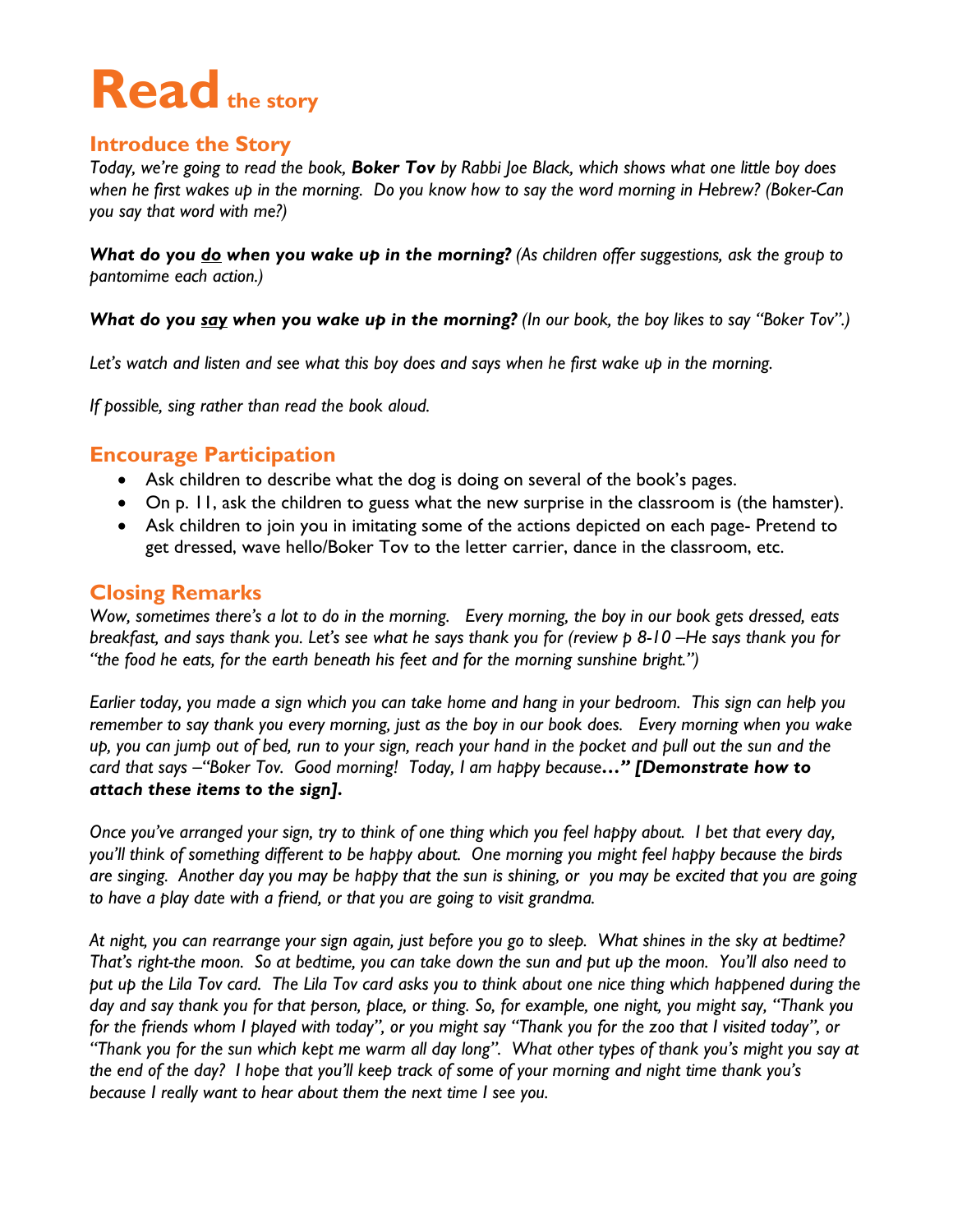# **Follow Up activities and resources**

# **Singing Songs & Preforming Finger-Plays about Waking up and Going to Sleep**

### **This Little Girl All Ready for Bed**

This little girl all ready for bed, down on the pillow she lays her head (Lay one finger down in the palm of the other extended hand)

Wraps herself up in the covers so tight (Wrap fingers of the extended hand tightly around the sleeping finger)

This is the way she sleeps all night

Morning comes, she opens her eyes Back with a toss the covers fly. (Open the hand which was clasping the finger; Allow the opened hand to fly through the air)

Up she jumps, she's up and awake (Bounce finger up and down on the palm of the extended hand)

Ready to play and have a good day.

# **If You're Happy in the Boker**

(To the tune of "If you're happy and you know it")

If you're happy in the boker, shout Boker Tov  $(2x)$ 

If you're happy in the boker and you really want to show it,

If you're happy in the boker shout, Boker Tov

(eat your breakfast, brush your teeth, and comb your hair, etc.)

If you're sleepy in the lila, close your eyes $(2x)$ If you're sleepy in the lila, and you really want to show it,

If you're sleepy in the lila, close your eyes and go to sleep.

#### **I Wake up in the Boker**

"I wake up in the boker and I open my eynayim (eyes)

I jump from my mitah (bed) and clap my yadayim (hands)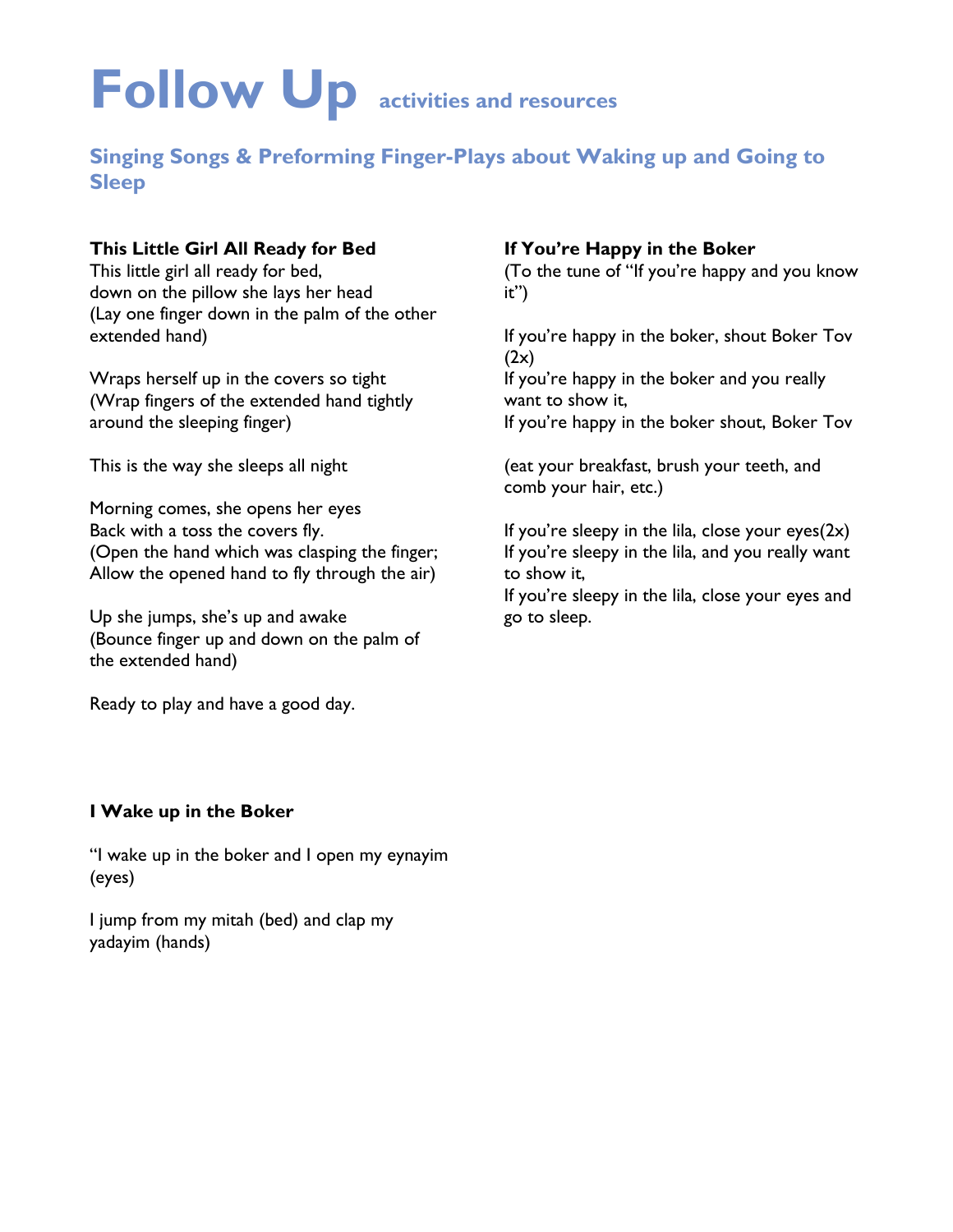# **Squeezing Fresh Orange Juice- Preparing a Boker Tov Treat**

*We've spoken a great deal today about waking up in the morning-in the boker. I have a question for you-What do you like to eat in the morning-in the boker-when you first wake up? Is there a special name for the meal which we eat in the morning? (Breakfast) What do you like to drink at breakfast? Right now we're going to make a special morning breakfast treat. We're going to make our own fresh-squeezed orange juice. Has anyone here ever made orange juice before? What will we need in order to make orange juice? What do you think we should say before we drink our juice? Should we say thank you to the oranges for giving us such good juice?*

### **Materials**

- Oranges (sliced in half)
- Hand juicers (many, but at least 2 or 3)
- Paper bowls
- Paper cups
- A Large Pitcher for collecting the juice
- Carton of Store-bought Orange Juice
- Cheerios

#### **Directions**

- 1. Pass out a handful of cheerios to each child (The cheerios will serve as a distraction, as the children await their turn with the juicers.)
- 2. Distribute ½ orange to each child, and a small bowl.
- 3. Ask children to wait for a turn with the juicer. Upon receiving a juicer, each child will twist his/her orange on top of the juicer, extracting as much juice as possible from the orange. (Those who can't wait for the juicer can try hand-squeezing their orange into their bowl.)
- 4. After each child has used the juicer, he/she should pour the collected juice into the large pitcher.
- 5. When all of the oranges have been squeezed, pour a little of the fresh squeezed orange juice into each child's cup.
- 6. (Optional) Recite a blessing before drinking the juice, or simply offer a shout of "thank you".
- 7. After serving the fresh squeezed juice, offer children additional helpings of store-bought juice.

# **Resources for parents, teachers, families**

# **Nurturing the Family**

Following the program, try to e-mail each family, thanking them for coming, providing them with the words to some of the songs that you sang at the program. Parents may also enjoy reading articles on ways of nurturing the value of gratitude within their children (written by Wendy Mogel, author of **Blessing of a Skinned Knee):**

- P Blog: "Gratitude: Encouraging your Child's Natural Appreciation for the Little Things" <http://www.kveller.com/preschooler/behavior-and-discipline/gratitude.shtml>
- PJ Blog: "Nurturing Gratitude" <http://pjlibrary.org/pj-blog/index.php/archives/1950/nurturing-gratitude/>